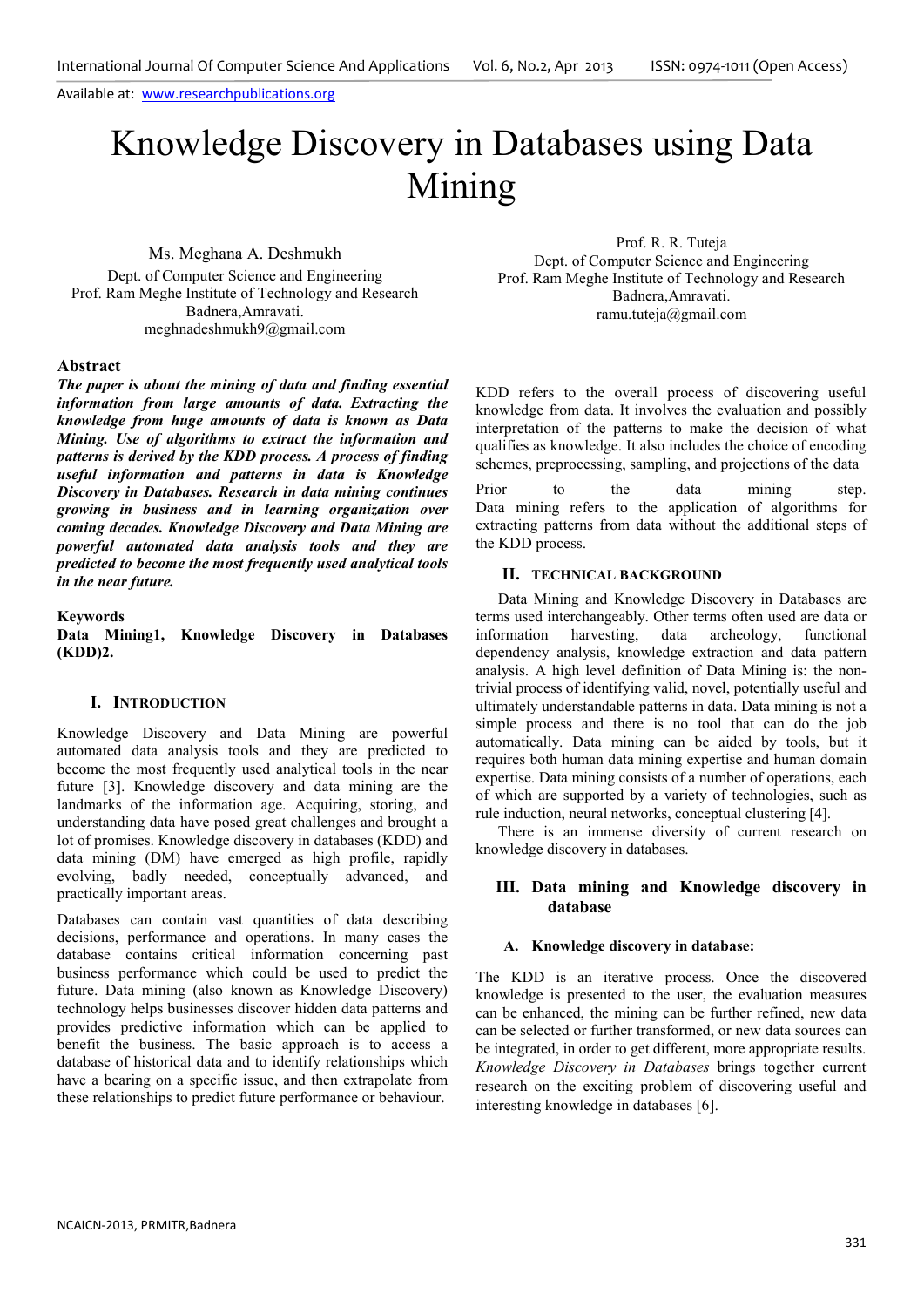### 1) **KDD process**:

.



The Knowledge Discovery in Databases process comprises of a few steps leading from raw data collections to some form of new knowledge. Brachman and Anand (1996) give a practical view of the KDD process, emphasizing the interactive nature of the process.

Steps are:

- Data cleaning: also known as data cleansing, it is a phase in which noise data and irrelevant data are removed from the collection.
- Data integration: at this stage, multiple data sources, often heterogeneous, may be combined in a common source.
- Data selection: at this step, the data relevant to the analysis is decided on and retrieved from the data collection.
- Data transformation: also known as data consolidation, it is a phase in which the selected data is transformed into forms appropriate for the mining procedure.
- Data mining: it is the crucial step in which clever techniques are applied to extract patterns potentially useful.
- Pattern evaluation: in this step, strictly interesting patterns representing knowledge are identified based on given measures.
- Knowledge representation: is the final phase in which the discovered knowledge is visually represented to the user. This essential step uses visualization techniques to help users understand and interpret the data mining results [6].

 It is common to combine some of these steps together. For instance, *data cleaning* and *data integration* can be performed together as a pre-processing phase to generate a data

warehouse. *Data selection* and *data transformation* can also be combined where the consolidation of the data is the result of the selection, or, as for the case of data warehouses, the selection is done on transformed data.

## 2) **Current KDD Applications**

- Science SKYCAT: used to aid astronomers by classifying faint sky objects
- Marketing AMEX: used customer group identification and forecasting. Claims 10%-15% increase in card usage.
- Investment Many use. Few tell. LBS Capital Management: uses and expert system/neural network to manage \$600 million portfolio. Results outperform market.
- Fraud Detection HNC Falcon, Nestor Prism: credit card fraud detection - FAIS: US Treasury money-laundering detection system
- Manufacturing CASSIOPEE: a trouble-shooting system used in Europe to diagnose 737 problems by deriving families of faults by clustering
- Telecommunications TASA (Telecommunications Alarm-Sequence Analyzer): locates patterns of frequently occurring alarm episodes and represents the patterns as rules
- Data Cleaning MERGE-PURGE: used by Washington State to locate and remove duplicate welfare claims
- Sports ADVANCED SCOUT: helps NBA coaches analyze data to organize and interpret game data  $==$ player selection and team management
- Information Retrieval Intelligent Agents have been designed to navigate the internet and return information pertinent to some non-trivial query +

# *3)* **Advantages of KDD**

- Merges machine learning, pattern recognition, statistics, database, high performance computing with unified goal of extracting high-level knowledge from low-level data in the context of large datasets.
- Differs from much of ML, etc. in that it places special emphasis on finding understandable patterns that can be interpreted as useful or interesting knowledge.
- Fundamentally a statistical endeavor. Statistics provide a language and framework for quantifying the uncertainty that results when one tries to infer general patterns from a particular sample of an overall population.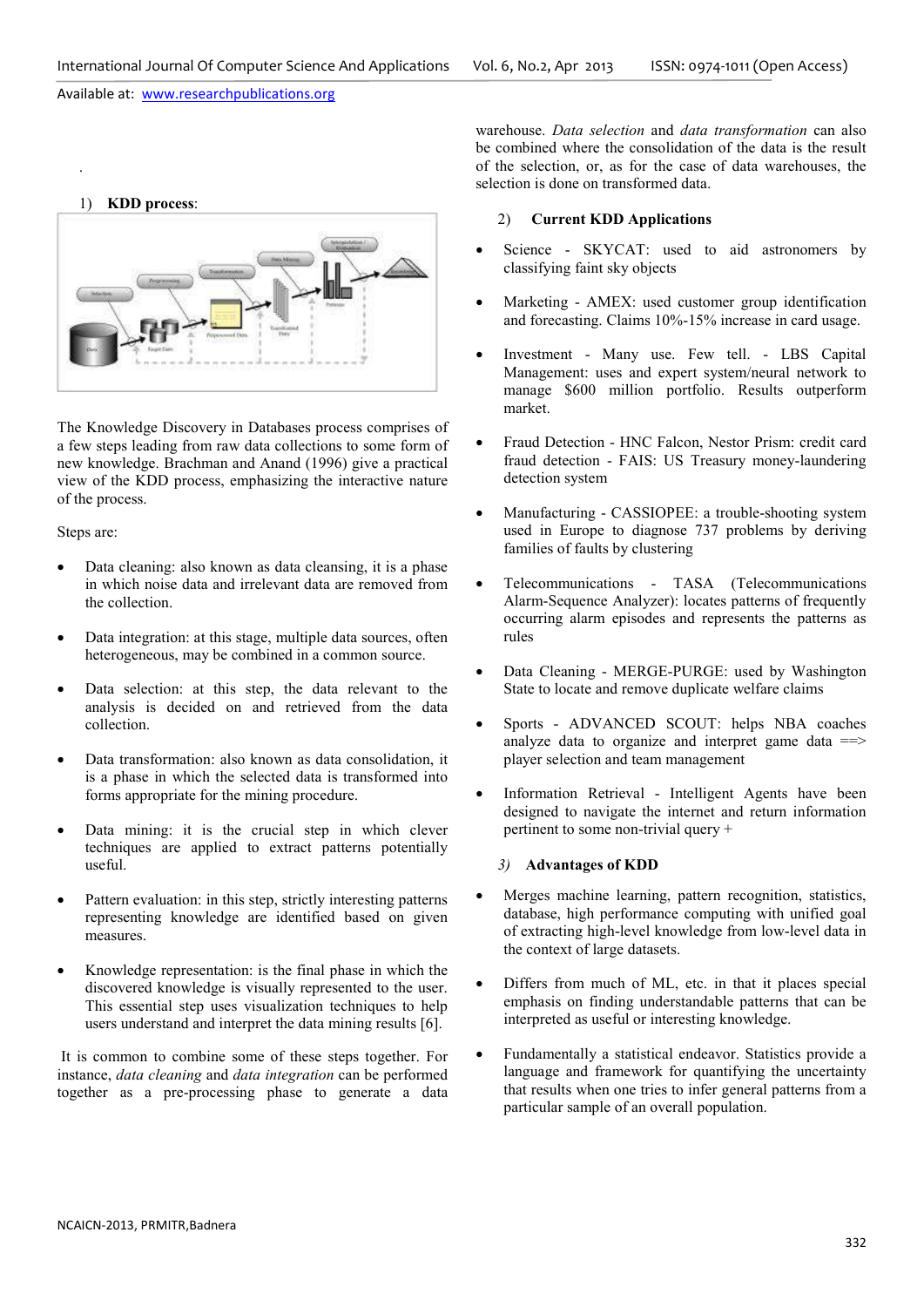- Because data-mining algorithms typically assume data are in main memory, KDD relies on database techniques for gaining efficient data access to large datasets.
- A set of principles from the database field for dealing with large datasets is OLAP, Online Analytical Processing. OLAP tools focus on simplifying and supporting interactive data analysis; the goal of KDD tools is to automate as much of the process as possible.

#### **B. Data mining**

Data mining derives its name from the similarities between searching for valuable information in a large database and mining rocks for a vein of valuable ore. Both imply either sifting through a large amount of material or ingeniously probing the material to exactly pinpoint where the values reside. It is, however, a misnomer, since mining for gold in rocks is usually called "gold mining" and not "rock mining", thus by analogy, data mining should have been called "knowledge mining" instead. Nevertheless, data mining became the accepted customary term, and very rapidly a trend that even overshadowed more general terms such as knowledge discovery in databases (KDD) that describe a more complete process. Other similar terms referring to data mining are: data dredging, knowledge extraction and pattern discovery.

## 1) **Working of data mining**:

Data mining is an iterative process that typically involves the following phases:



**Problem definition:** A data mining project starts with the understanding of the business problem. Data mining experts, business experts, and domain experts work closely together to define the project objectives and the requirements from a business perspective. The project objective is then translated into a data mining problem definition. In the problem definition phase, data mining tools are not yet required.

**Data exploration:** Domain experts understand the meaning of the metadata. They collect, describe, and explore the data. They also identify quality problems of the data. A frequent exchange with the data mining experts and the business experts from the problem definition phase is vital. In the data exploration phase, traditional data analysis tools, for example, statistics, are used to explore the data.

**Data preparation:** Domain experts build the data model for the modeling process. They collect, cleanse, and format the data because some of the mining functions accept data only in a certain format. They also create new derived attributes, for example, an average value. In the data preparation phase, data is tweaked multiple times in no prescribed order. Preparing the data for the modeling tool by selecting tables, records, and attributes, are typical tasks in this phase. The meaning of the data is not changed.

**Modeling:** Data mining experts select and apply various mining functions because you can use different mining functions for the same type of data mining problem. Some of the mining functions require specific data types. The data mining experts must assess each model. In the modeling phase, a frequent exchange with the domain experts from the data preparation phase is required. The modeling phase and the evaluation phase are coupled. They can be repeated several times to change parameters until optimal values are achieved. When the final modeling phase is completed, a model of high quality has been built.

**Evaluation:** Data mining experts evaluate the model. If the model does not satisfy their expectations, they go back to the modeling phase and rebuild the model by changing its parameters until optimal values are achieved. When they are finally satisfied with the model, they can extract business explanations and evaluate the following questions: 1. Does the model achieve the business objective? 2. Have all business issues been considered? At the end of the evaluation phase, the data mining experts decide how to use the data mining results. Deployment Data mining experts use the mining results by exporting the results into database tables or into other applications, for example, spreadsheets [1].

#### 2) **Issues in Data Mining**

**Security and social issues**: Security is an important issue with any data collection that is shared and/or is intended to be used for strategic decision-making. In addition, when data is collected for customer profiling, user behaviour understanding, correlating personal data with other information, etc., large amounts of sensitive and private information about individuals or companies is gathered and stored. This becomes controversial given the confidential nature of some of this data and the potential illegal access to the information. Moreover, data mining could disclose new implicit knowledge about individuals or groups that could be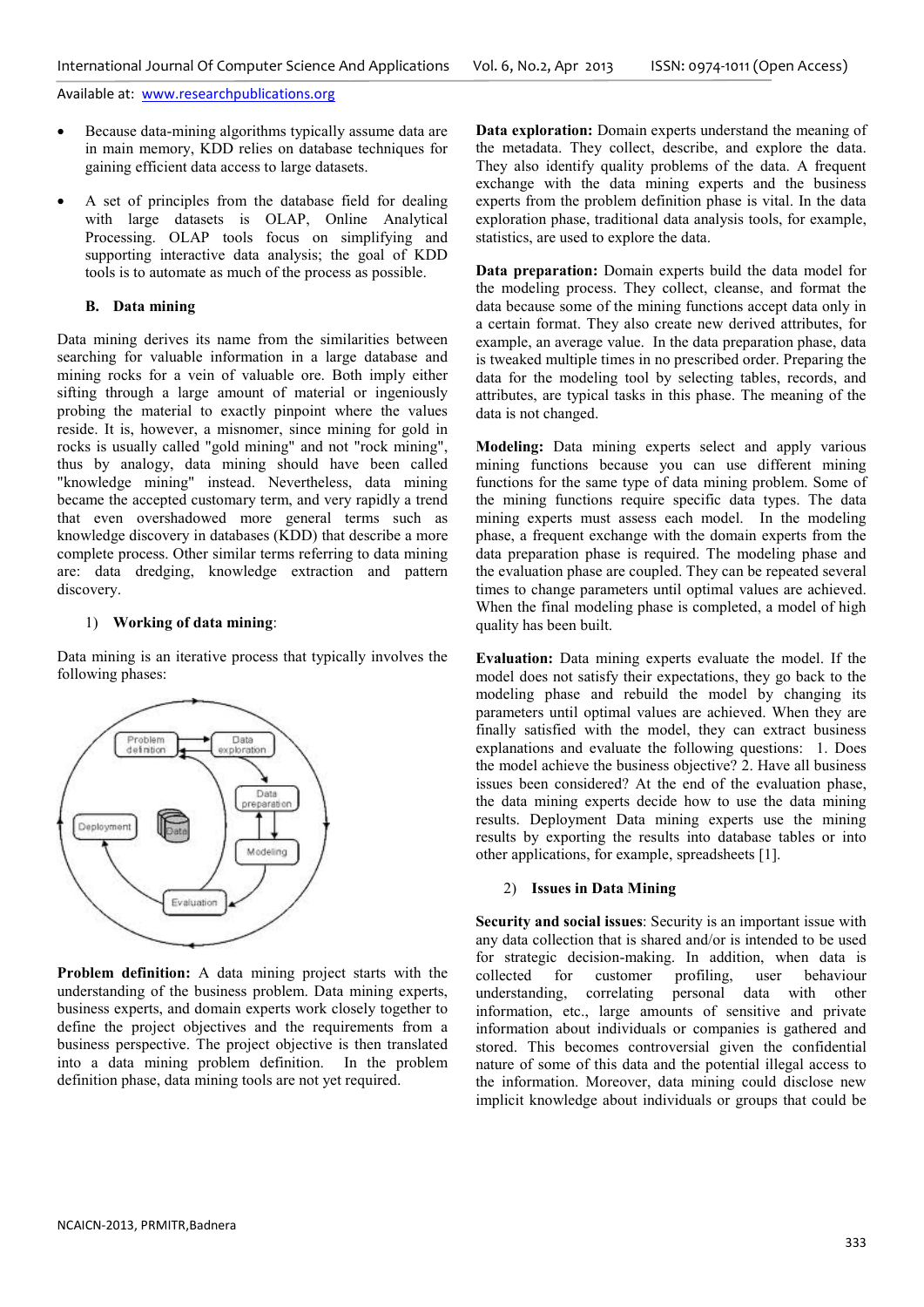against privacy policies, especially if there is potential dissemination of discovered information. Another issue that arises from this concern is the appropriate use of data mining. Due to the value of data, databases of all sorts of content are regularly sold, and because of the competitive advantage that can be attained from implicit knowledge discovered, some important information could be withheld, while other information could be widely distributed and used without control.

**User interface issues**: The knowledge discovered by data mining tools is useful as long as it is interesting, and above all understandable by the user. Good data visualization eases the interpretation of data mining results, as well as helps users better understand their needs. Many data exploratory analysis tasks are significantly facilitated by the ability to see data in an appropriate visual presentation. There are many visualization ideas and proposals for effective data graphical presentation. However, there is still much research to accomplish in order to obtain good visualization tools for large datasets that could be used to display and manipulate mined knowledge. The major issues related to user interfaces and visualization are "screen real-estate", information rendering, and interaction. Interactivity with the data and data mining results is crucial since it provides means for the user to focus and refine the mining tasks, as well as to picture the discovered knowledge from different angles and at different conceptual levels.

**Mining methodology issues**: These issues pertain to the data mining approaches applied and their limitations. Topics such as versatility of the mining approaches, the diversity of data available, the dimensionality of the domain, the broad analysis needs, the assessment of the knowledge discovered, the exploitation of background knowledge and metadata, the control and handling of noise in data, etc. are all examples that can dictate mining methodology choices. For instance, it is often desirable to have different data mining methods available since different approaches may perform differently depending upon the data at hand. Moreover, different approaches may suit and solve user's needs differently.

Most algorithms assume the data to be noise-free. This is of course a strong assumption. Most datasets contain exceptions, invalid or incomplete information, etc., which may complicate, if not obscure, the analysis process and in many cases compromise the accuracy of the results. As a consequence

data preprocessing (data cleaning and transformation) becomes vital. It is often seen as lost time, but data cleaning, as time-consuming and frustrating as it may be, is one of the most important phases in the knowledge discovery process. Data mining techniques should be able to handle noise in data or incomplete information.

More than the size of data, the size of the search space is even more decisive for data mining techniques. The size of the search space is often depending upon the number of dimensions in the domain space. The search space usually grows exponentially when the number of dimensions increases. This is known as the *curse of dimensionality*. This "curse" affects so badly the performance of some data mining approaches that it is becoming one of the most urgent issues to solve.

**Performance issues**: Many artificial intelligence and statistical methods exist for data analysis and interpretation. However, these methods were often not designed for the very large data sets data mining is dealing with today. Terabyte sizes are common. This raises the issues of scalability and efficiency of the data mining methods when processing considerably large data. Algorithms with exponential and even medium-order polynomial complexity cannot be of practical use for data mining. Linear algorithms are usually the norm. In same theme, sampling can be used for mining instead of the whole dataset. However, concerns such as completeness and choice of samples may arise. Other topics in the issue of performance are *incremental updating*, and parallel programming. There is no doubt that parallelism can help solve the size problem if the dataset can be subdivided and the results can be merged later. Incremental updating is important for merging results from parallel mining, or updating data mining results when new data becomes available without having to reanalyze the complete dataset.

**Data source issues**: Verious issues related to the data sources, some are practical such as the diversity of data types, while others are philosophical like the data glut problem. We certainly have an excess of data since we already have more data than we can handle and we are still collecting data at an even higher rate. If the spread of database management systems has helped increase the gathering of information, the advent of data mining is certainly encouraging more data harvesting. The current practice is to collect as much data as possible now and process it, or try to process it, later. The concern is whether we are collecting the right data at the appropriate amount, whether we know what we want to do with it, and whether we distinguish between what data is important and what data is insignificant. Regarding the practical issues related to data sources, there is the subject of heterogeneous databases and the focus on diverse complex data types. We are storing different types of data in a variety of repositories. It is difficult to expect a data mining system to effectively and efficiently achieve good mining results on all kinds of data and sources. Different kinds of data and sources may require distinct algorithms and methodologies. Currently, there is a focus on relational databases and data warehouses, but other approaches need to be pioneered for other specific complex data types. A versatile data mining tool, for all sorts of data, may not be realistic. Moreover, the proliferation of heterogeneous data sources, at structural and semantic levels,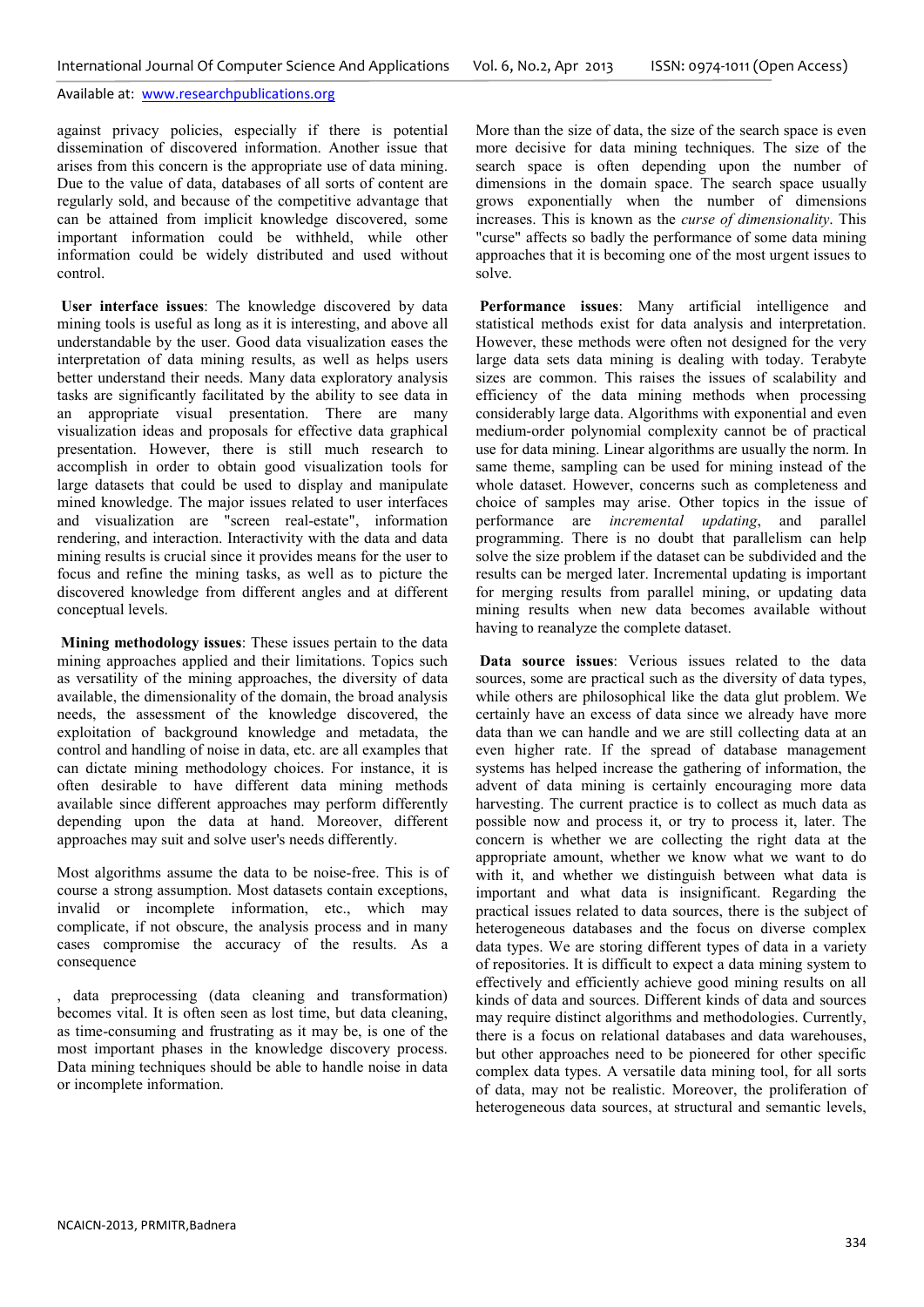poses important challenges not only to the database community but also to the data mining community [6].

# **IV. Research and Application Challenges**:

We outline some of the current primary research and application challenges for KDD. This list is by no means exhaustive and is intended to give the reader a feel for the types of problem that KDD practitioners wrestle with.

 Larger databases: Databases with hundreds of fields and tables and millions of records and of a multigigabyte size are commonplace, and terabyte (1012 bytes) databases are beginning to appear. Methods for dealing with large data volumes include more efficient algorithms, sampling, approximation, and massively parallel processing.

 High dimensionality: Not only is there often a large number of records in the database, but there can also be a large number of fields (attributes, variables); so, the dimensionality of the problem is high. A high-dimensional data set creates problems in terms of increasing the size of the search space for model induction in a combinatorially explosive manner. In addition, it increases the chances that a data-mining algorithm will find spurious patterns that are not valid in general. Approaches to this problem include methods to reduce the effective dimensionality of the problem and the use of prior knowledge to identify irrelevant variables.

 Overfitting: When the algorithm searches for the best parameters for one particular model using a limited set of data, it can mod- el not only the general patterns in the data but also any noise specific to the data set, resulting in poor performance of the model on test data. Possible solutions include crossvalidation, regularization, and other sophisticated statistical strategies.

 Assessing of statistical significance: A problem (related to overfitting) occurs when the system is searching over many possible models. For example, if a system tests models at the 0.001 significance level, then on aver- age, with purely random data, N/1000 of these models will be accepted as significant.

# **V. KDD vs Data-Mining**

• KDD and Data minig are not the same thing.

KDD: The nontrivial process of identifying valid, novel, potentially useful and ultimately understandable patterns in data [Fayyad, et al]

*KDD is the overall process of discovering useful knowledge from data.* 

Data mining: An application of specific algorithms for extracting patterns from data.

*Data mining is a step in the KDD process [5].* 

#### **Advantages:**

- 1. The analysis and dependency of any variable can be done.
- 2. The clustering of finite sets if data is the biggest advantage of data mining [1].

#### **Disadvantages:**

- 1. It has security and privacy issues.
- 2. It is not accurate.

## **VI. Conclusion**

Building models is only one step in knowledge discovery. It's vital to properly collect and prepare the data, and to check the models against the real world. The "best" model is often found after building models of several different types.

Data mining offers great promise in helping organizations uncover patterns hidden in their data that can be used to predict the behavior of customers, products and processes. However, data mining tools need to be guided by users who understand the business, the data, and the general nature of the analytical methods involved. Realistic expectations can yield rewarding results across a wide range of applications, from improving revenues to reducing costs.

#### **REFERENCES**

- [1] "Data Mining, Applications and Knowledge Discovery" International Journal of Advanced Computer Research (ISSN (print): 2249-7277 ISSN (online): 2277-7970) Volume-2 Number-4 Issue-6 December-2012.
- [2] Usama Fayyad, Gregory Piatetsky-Shapiro, and Padhraic Smyth "From Data Mining to Knowledge Discovery in Databases".
- [3] "On the Impact of Knowledge Discovery and Data Mining"

crpit.com/confpapers/CRPITV1Wahlstrom.pdf.

[4] http://www.aiai.ed.ac.uk/links/dm.html#intro.